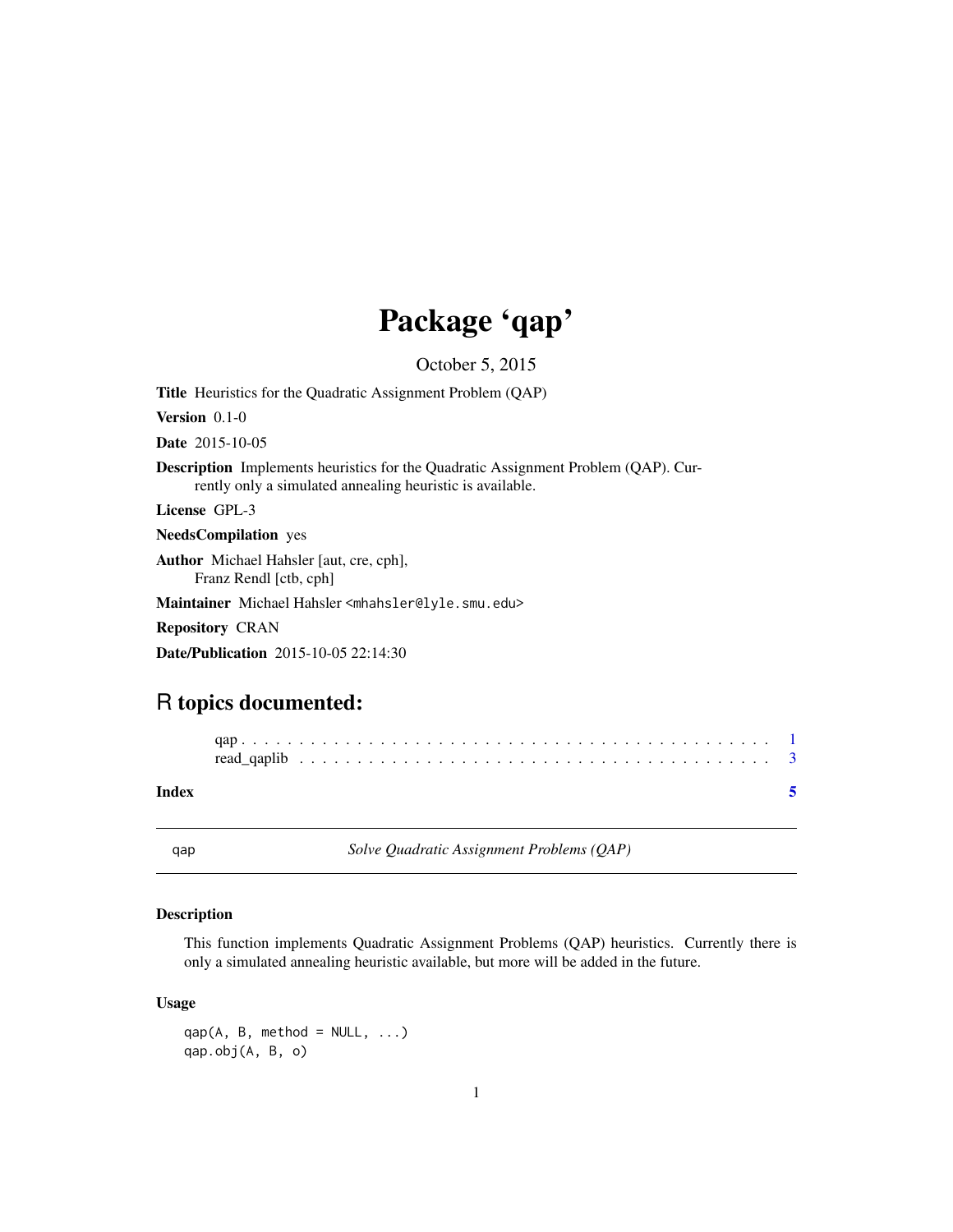#### Arguments

| A            | a symmetric matrix with positive weights/flows between pairs facilities.                                 |
|--------------|----------------------------------------------------------------------------------------------------------|
| <sub>B</sub> | a symmetric matrix with positive distances between pairs of locations.                                   |
| method       | a character string indicating the used solver. Defaults to "SA", the currently only<br>available method. |
| $\cdots$     | further arguments are passed on to the solver (see details).                                             |
| $\Omega$     | a permutation vector for the assignment of facilities to locations.                                      |

#### Details

The objective of the QAP is to find the best facility to location assignment. The assignment is represented by a permutation matrix  $X$  and the objective is

$$
\min_{X \in \Pi} \, tr(AXBX^T)
$$

qap.obj calculates the objective function for A and B with the permutation o.

The QAP is known to be NP-hard. This function implements the simple simulated annealing heuristic described by Burkard and Rendl (1984). The code is based on Rendl's FORTRAN implementation of the algorithm available at the QAPLIB Web site.

The solver has the additional arguments rep = 1L, miter =  $2 * nrow(A)$ , fiter = 1.1, ft = 0.5 and maxsteps = 50L

rep integer; number of restarts.

miter integer; number of iterations at fixed temperature.

fiter multiplication factor for miter after miter random transposition trials.

ft multiplication factor for t after miter random transposition trials (between 0 and 1).

maxsteps integer; maximal number of allowed cooling steps.

#### Value

Returns an integer vector with facility to location assignments. The objective function value is provided as attribute "obj".

#### Author(s)

Michael Hahsler

#### References

R.E. Burkard and F. Rendl. A thermodynamically motivated simulation procedure for combinatorial optimization problems. *European Journal of Operations Research,* 17(2):169-174, 1984.

R.E. Burkard, E. Cela, S.E. Karisch and F. Rendl, QAPLIB - A Quadratic Assignment Problem Library, <http://anjos.mgi.polymtl.ca/qaplib/>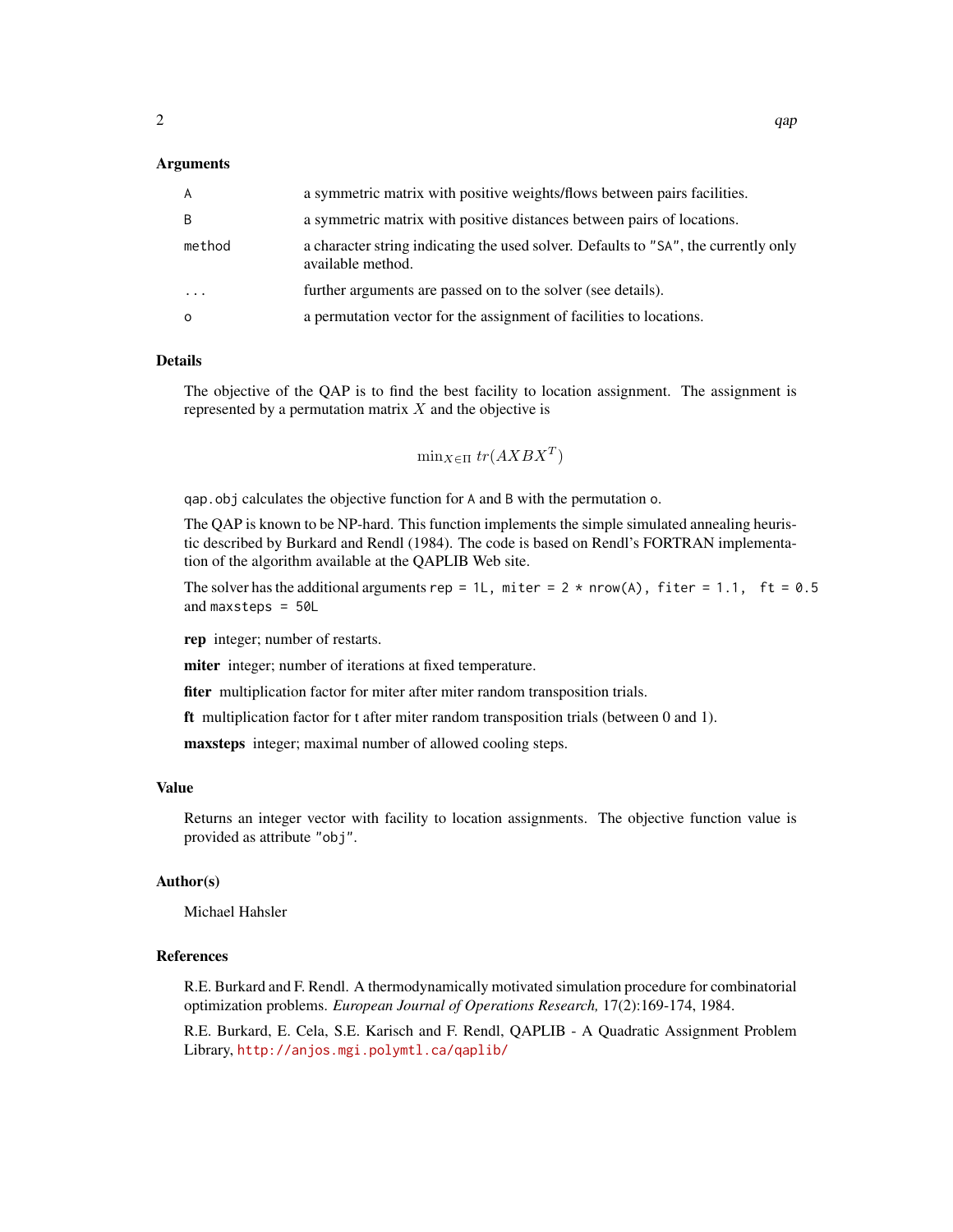#### <span id="page-2-0"></span>read\_qaplib 3

#### Examples

```
## load the had12 QAPLIB problem
p <- read_qaplib(system.file("qaplib", "had12.dat", package="qap"))
p
## run 1 repetitions verbose
a \leq qap(pA, pB, verbose = TRUE)a
## compare with known optimum (gap, % above optimum)
(attr(a, "obj") - p$opt)/p$opt * 100
## run more repetitions quietly
a <- qap(p$A, p$B, rep = 100)
a
## compare with known optimum (gap, % above optimum)
(attr(a, "obj") - p$opt)/p$opt * 100
```
read\_qaplib *Read QAPLIB Files*

#### Description

Reads example file in the format used by QAPLIB.

#### Usage

```
read_qaplib(file)
```
#### Arguments

file file name.

#### Details

Problems end with the extension .dat and solutions with .sln. The code tries to read the problem and, if available in the same directory, it also reads the solution and the known optimal value from the solution file.

The package contains a copy of the problem instances and solutions from QAPLIB. The data is stored in the package in directory qaplib.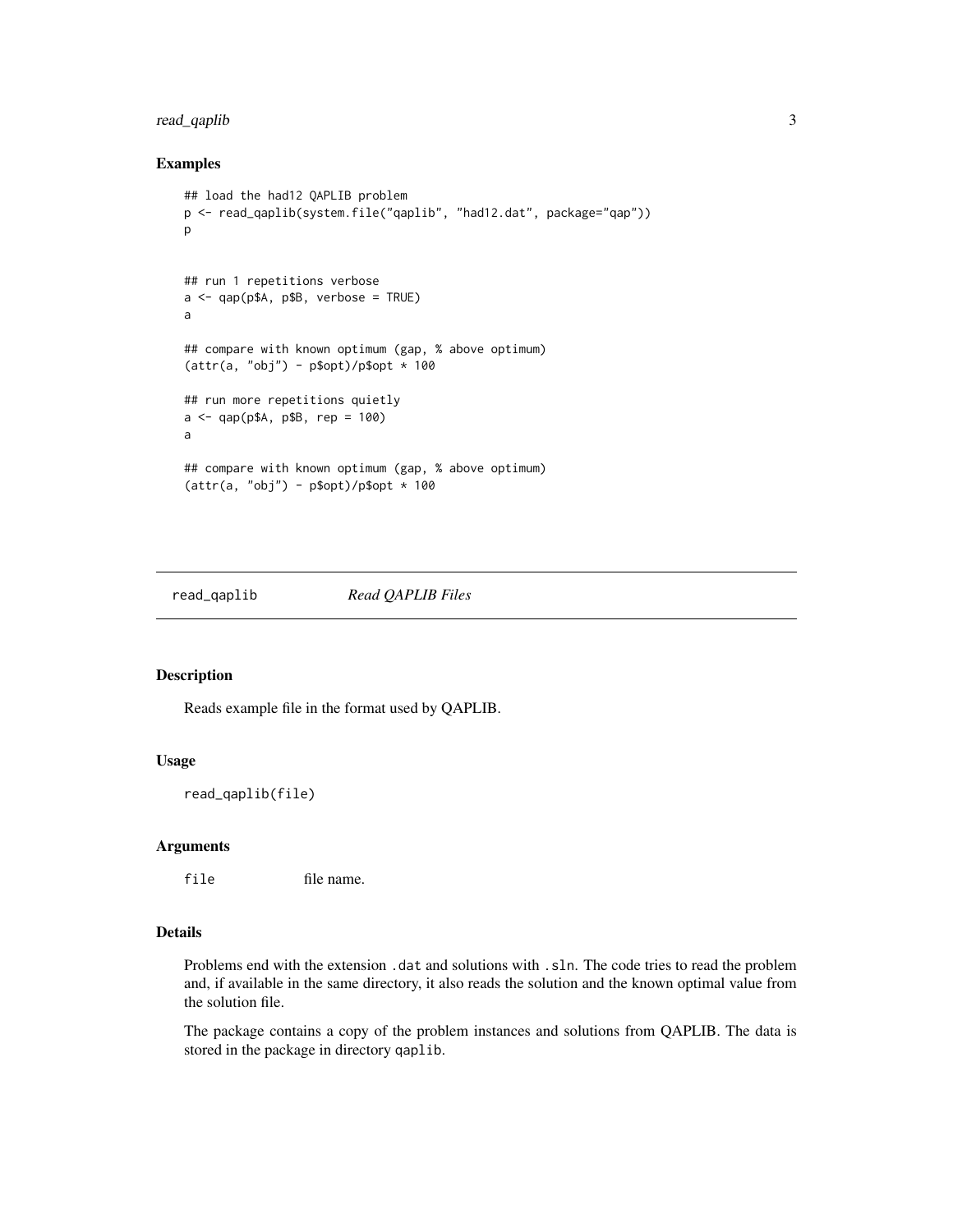#### Value

Returns a list with the components

| <sup>D</sup> | distance matrix.                         |
|--------------|------------------------------------------|
| W            | weight matrix.                           |
| solution     | a known optimal solution (if available). |
| opt          | known optimal value (if available).      |

#### Author(s)

Michael Hahsler

#### References

R.E. Burkard, E. Cela, S.E. Karisch and F. Rendl, QAPLIB - A Quadratic Assignment Problem Library, <http://anjos.mgi.polymtl.ca/qaplib/>

#### Examples

```
## load a QAPLIB problem instance
p <- read_qaplib(system.file("qaplib", "had12.dat", package="qap"))
p
## list all QAPLIB instances
dir(system.file("qaplib", package="qap"), pattern = "*.dat")
```